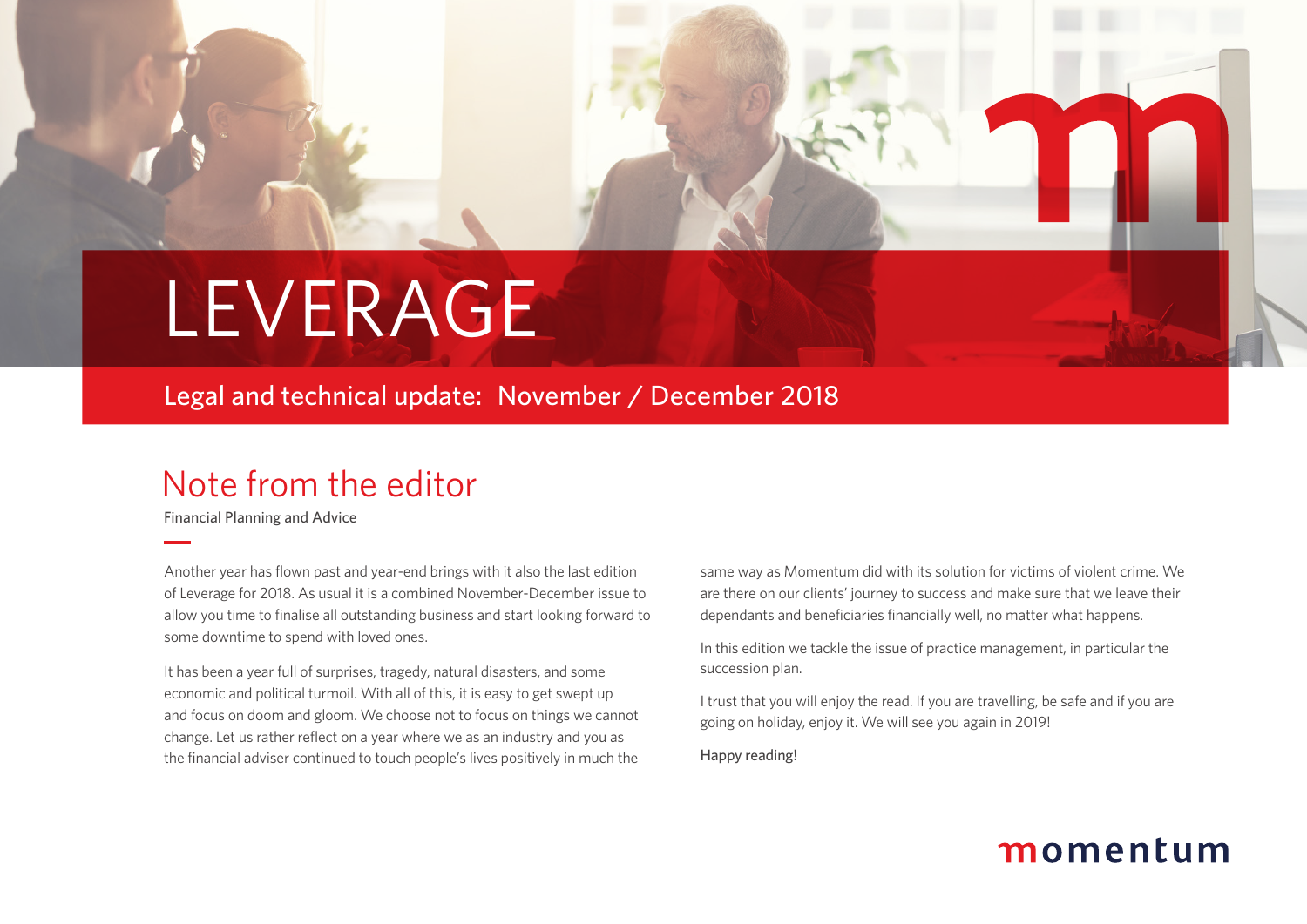## Practice Management requirements in terms of legislation

By Sanusha Naidoo , Legal Adviser: Financial Planning

With proper practice management processes and plans in place, the financial planner can deal with the challenges of running a financial planning practice and achieve optimal results. To grow a profitable and sustainable business, the right skill, systems, tools and processes are critical.

The owner can attain his/her goals, for example more time to increase his/her productivity and profits and expanding their and their employees' skill and expertise.

The risk management plan is a spring board to implementing proper practice management, while effectiveness is the foundation of good practice management:

- It is a proactive process to ensure that financial advisory services and products are delivered in the case of any interruptions;
- If the business is well-run and a successor can sustain it, it becomes a saleable asset with capital value;.
- Financial planners should spend time documenting and implementing a plan that works for them, their staff and their clients;
- Creating and updating policies and procedures is key;
- Staff should be appointed, while client communication and training should be implemented.
- The need for a financial planning practice as well as the plan associated with it, should be continually monitored;
- Segmenting the client base is essential for tailor-made financial services;
- Reviews; and
- Operational ability.

Managing a practice according to these requirements is important for good practice management and ensures that the

business complies with relevant legislation. However, it is only one element of risk and practice management.

Business continuity is another important factor to consider should the financial planner die or become disabled. When a succession plan is not in place, the IFA will appoint a representative to manage and take care of the practice's clients.

Section 20 of the General Code of Conduct, in particular paragraph (c) under termination of agreement or business, states:

*"…where a representative ceases to operate as a representative of a provider, such provider must immediately take, where reasonably necessary or appropriate in consultation with the clients and product suppliers concerned, reasonable steps to notify all affected clients accordingly and ensure that outstanding business is completed or transferred to such provider or another representative of that provider.*

With a business succession plan in place, a financial planner can prevent their business from being given to an individual who may not the skill or expertise to take over the client base.

### Succession planning

As a business owner, the financial planner knows that he/she has to leave the industry at some point, whether it is as a result of retirement, death, or disability. Therefore, from a practice management point of view, having a succession plan is vital for a financial planner, his/her business, staff and clients.

In addition, a succession plan and strategy reassures clients that when the business is handed over to a successor, management and control will continue uninterrupted. For staff, job security and knowing that a succession plan is in place will ensure that a financial planner leaving will not have an impact on their wellness.

Once a successor has been chosen, he/she must be integrated into the business. As a succession plan is a business strategy,

the successor should ideally be someone whose skills, expertise and values are similar to those of the financial planner. This will ensure that clients' financial needs will continue to be met throughout their lifetime. A proper handover of clients to the successor is also ideal, if possible.

The succession plan will ensure proper practice management, which will in turn ensure that clients are treated fairly.

A phase-in approach can also be considered. The owner can fulfil the moral obligation to his/her clients. Retention of the client is then higher after the financial planner leaves the business, as they are assured of ongoing support and service.

A formal agreement should be concluded with the successor. Such an agreement will document the terms and conditions that apply to the succession plan, as well as the payment structure (if any).

To establish how much the practice is worth, a valuation should be done.

When doing an assessment to determine the capital value of the business these are some of the factors to consider:

- The financial aspects of the business: This includes future commissions, income streams, assets under management, and certain key assumptions;
- The non-financial aspects of the business: Revenue streams after the sale; the goodwill and ability to retain the clients; and
- The level of risk in a business, or the quality of risk management. Commission at risk. This relates to compliance with the relevant legislation and processes implemented to monitor or decrease the risk.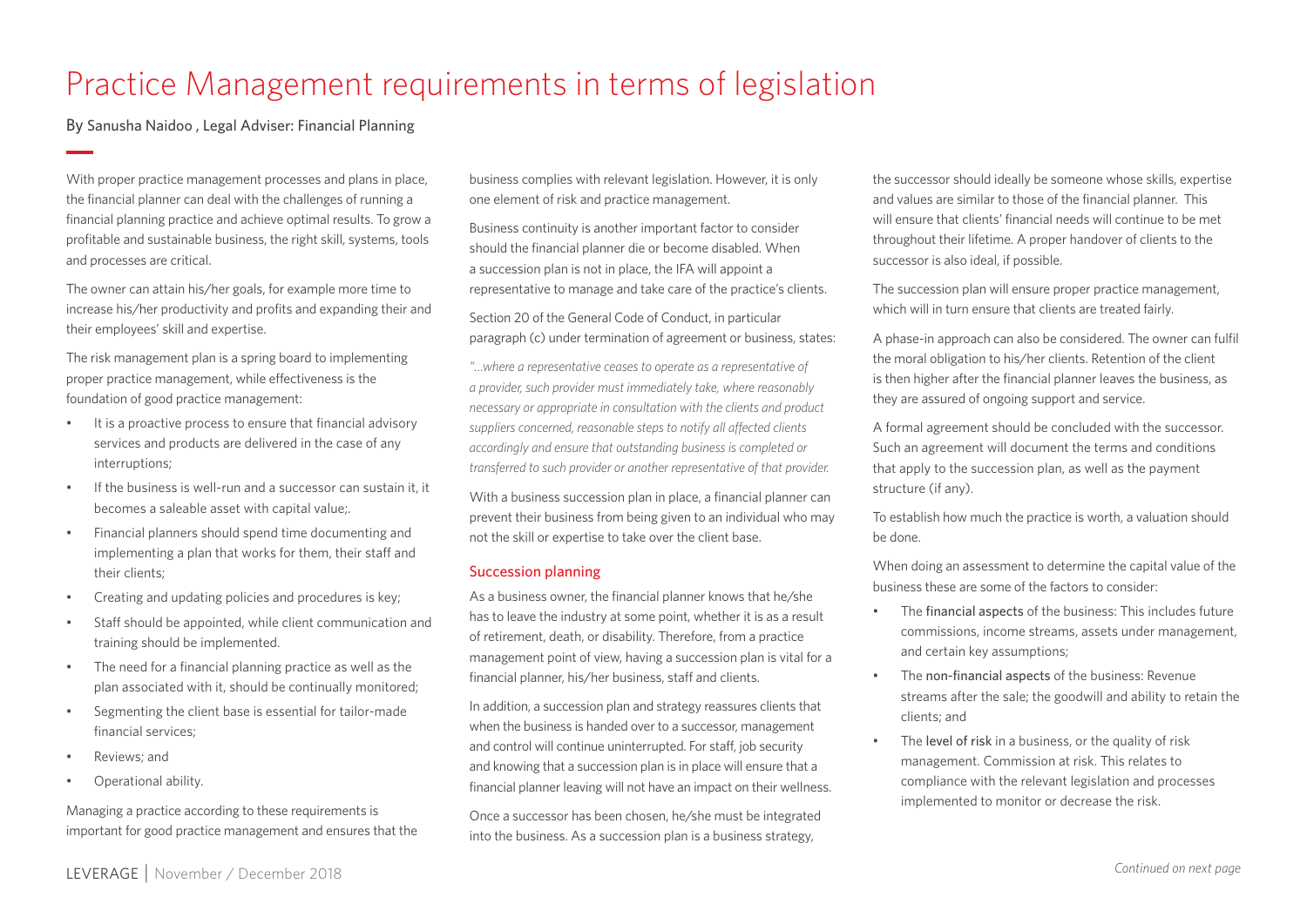#### *Continued from previous page*

The agreed method of payment can be stipulated in the agreement. This can be:

- Payable over period of time as agreed and decided upon; or
- A lump sum (natural attrition is a concern).

Many best practice principles, such as the following, exist:

- To execute practice management one should plan, assess, and set goals;
- An action plan to accomplish the goals;
- Employing the right people for the job;
- Employment contracts in place for all employees setting out the terms and conditions (and the confidentiality clause to comply with various legislation), as they are not employed by Momentum, but by the financial planner directly;
- Individuals with the necessary strengths for business to accomplish these goals should be identified;
- A solid understanding of the business and opportunities that exist;
- Determine the value of a professional financial planner;
- The financial planner's skills, knowledge and experience;
- Assess, monitor and measure progress made on the goals set and the results created; and
- The business must be evaluated and the results compared to the original goals to determine the success of the overall strategy.

A practice management system should incorporate sound business processes and FAIS compliance requirements.

- Solutions should suit the business and identify opportunities for development within the business;
- A risk management plan to identify the specific risks to the business;
- An executable succession plan;and
- Service level agreements should be an accepted practice standardfor financial planners and their clients.

Financial planners must be professional and trusted individuals who articulate and live their values in the practice.

Following on this, a relevant quote that applies to practice management in a financial planning business:

*"Change is difficult…..Not changing is fatal".*